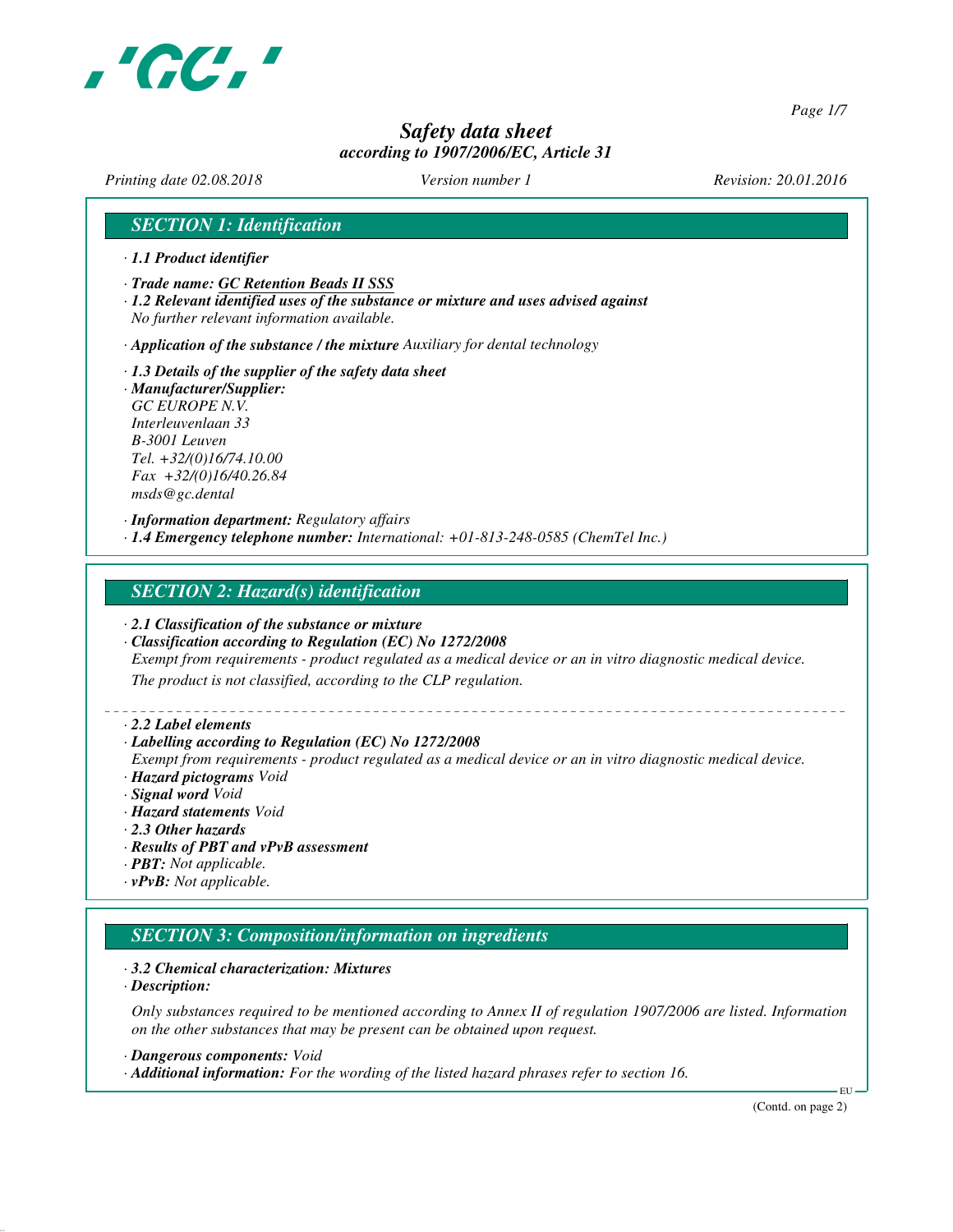*Printing date 02.08.2018 Version number 1 Revision: 20.01.2016*

#### *Trade name: GC Retention Beads II SSS*

(Contd. of page 1)

## *SECTION 4: First-aid measures*

- *· 4.1 Description of first aid measures*
- *· General information:*

*No special measures required.*

*If symptoms persist consult doctor.*

- *· After inhalation: Take affected persons into fresh air and keep quiet.*
- *· After skin contact: Immediately rinse with water.*
- *· After eye contact:*

*Rinse opened eye for several minutes under running water. If symptoms persist, consult a doctor. · After swallowing:*

*Rinse out mouth and then drink plenty of water.*

*If symptoms persist consult doctor.*

- *· 4.2 Most important symptoms and effects, both acute and delayed No further relevant information available.*
- *· 4.3 Indication of any immediate medical attention and special treatment needed*

*No further relevant information available.*

## *SECTION 5: Fire-fighting measures*

- *· 5.1 Extinguishing media*
- *· Suitable extinguishing agents:*
- *CO2, extinguishing powder or water spray. Fight larger fires with water spray or alcohol resistant foam. Use fire fighting measures that suit the environment.*
- *· For safety reasons unsuitable extinguishing agents: Water with full jet*
- *· 5.2 Special hazards arising from the substance or mixture*
- *Formation of toxic gases is possible during heating or in case of fire.*
- *· 5.3 Advice for firefighters*
- *· Protective equipment: Wear self-contained respiratory protective device.*
- *· Additional information*

*Dispose of fire debris and contaminated fire fighting water in accordance with official regulations.*

## *SECTION 6: Accidental release measures*

- *· 6.1 Personal precautions, protective equipment and emergency procedures Remove persons from danger area.*
- *· 6.2 Environmental precautions:*

*Do not allow product to reach sewage system or any water course. Do not allow to penetrate the ground/soil.*

- *· 6.3 Methods and material for containment and cleaning up: Pick up mechanically. Dispose of the collected material according to regulations.*
- *· 6.4 Reference to other sections*
- *See Section 7 for information on safe handling.*
- *See Section 8 for information on personal protection equipment.*

*See Section 13 for disposal information.*

# *SECTION 7: Handling and storage*

*· 7.1 Precautions for safe handling*

*Prevent formation of dust.*

*Any deposit of dust which cannot be avoided must be regularly removed.*

(Contd. on page 3)

EU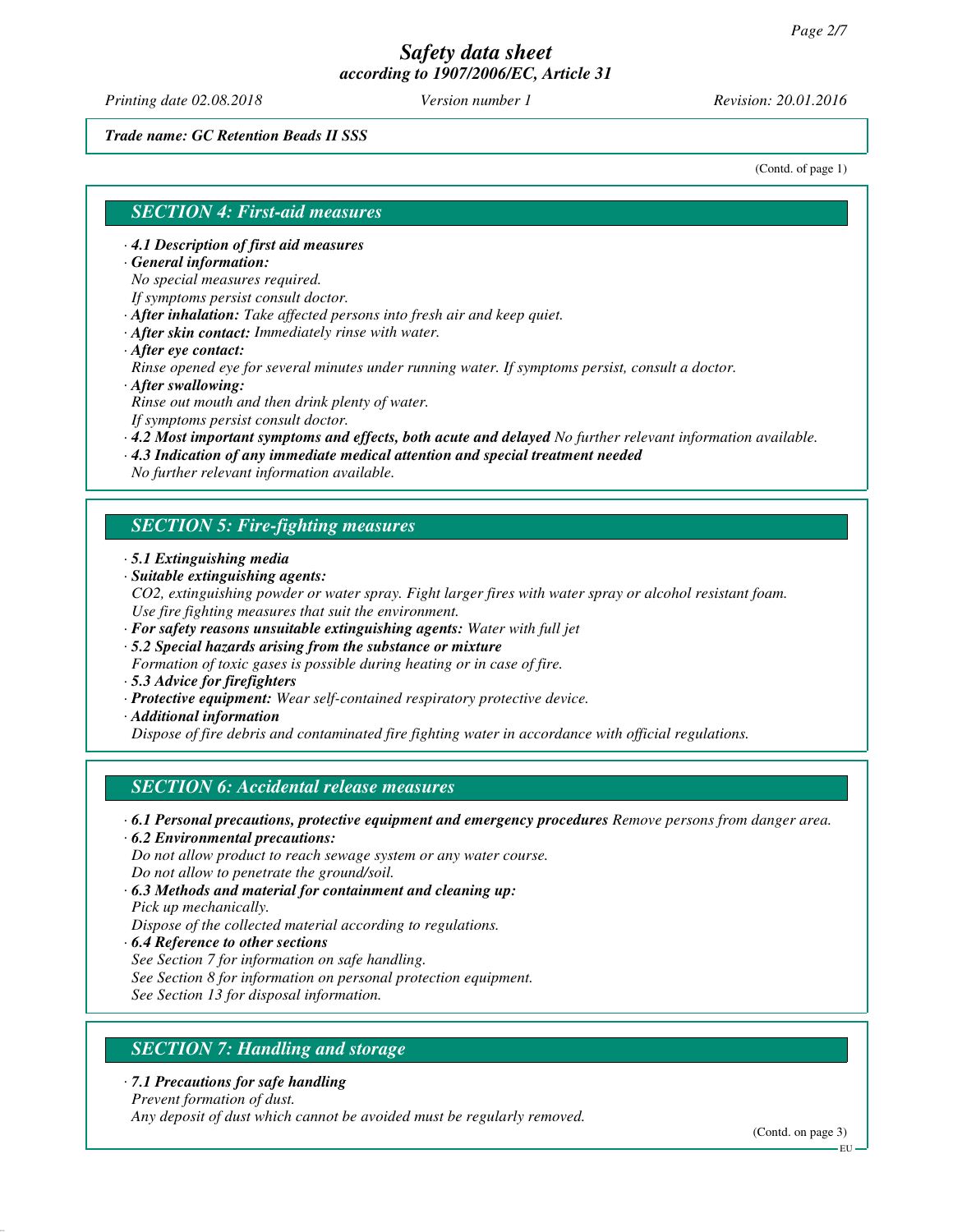*Printing date 02.08.2018 Version number 1 Revision: 20.01.2016*

(Contd. of page 2)

*Trade name: GC Retention Beads II SSS*

*· Information about protection against explosions and fires:*

*Dust can combine with air to form an explosive mixture.*

*· 7.2 Conditions for safe storage, including any incompatibilities*

*· Storage:*

*· Requirements to be met by storerooms and receptacles: Store only in unopened original receptacles.*

*· Information about storage in one common storage facility: Store away from foodstuffs.*

*· Further information about storage conditions: None.*

*· 7.3 Specific end use(s) No further relevant information available.*

## *SECTION 8: Exposure controls/personal protection*

*· Additional information about design of technical systems: No further data; see item 7.*

*· 8.1 Control parameters*

*· Components with limit values that require monitoring at the workplace:*

*The product does not contain any relevant quantities of materials with critical values that have to be monitored at the workplace.*

*· Additional information: The lists that were valid during the creation were used as basis.*

*· 8.2 Exposure controls*

*· Personal protective equipment:*

*· General protective and hygienic measures: The usual precautionary measures for handling chemicals should be followed. Do not inhale dust / smoke / mist. Wash hands before breaks and at the end of work.*

*· Breathing equipment: Suitable respiratory protective device recommended.*

*· Protection of hands: Protective gloves*

*· Material of gloves*

*The selection of the suitable gloves does not only depend on the material, but also on further marks of quality and varies from manufacturer to manufacturer. As the product is a preparation of several substances, the resistance of the glove material can not be calculated in advance and has therefore to be checked prior to the application. · Penetration time of glove material*

*The exact break through time has to be found out by the manufacturer of the protective gloves and has to be observed.*

*· Eye protection: Safety glasses*

# *SECTION 9: Physical and chemical properties*

- *· 9.1 Information on basic physical and chemical properties*
- *· General Information*

| $\cdot$ Appearance:                 |                               |
|-------------------------------------|-------------------------------|
| Form:                               | Powder                        |
| Color:                              | Yellow                        |
| $\cdot$ Odor:                       | <i><u><b>Odorless</b></u></i> |
| · Odor threshold:                   | Not determined.               |
| $\cdot$ pH-value:                   | Not applicable.               |
| $\cdot$ Change in condition         |                               |
| <b>Melting point/Melting range:</b> | Undetermined.                 |
| <b>Boiling point/Boiling range:</b> | Undetermined.                 |
|                                     |                               |

(Contd. on page 4)

**EU**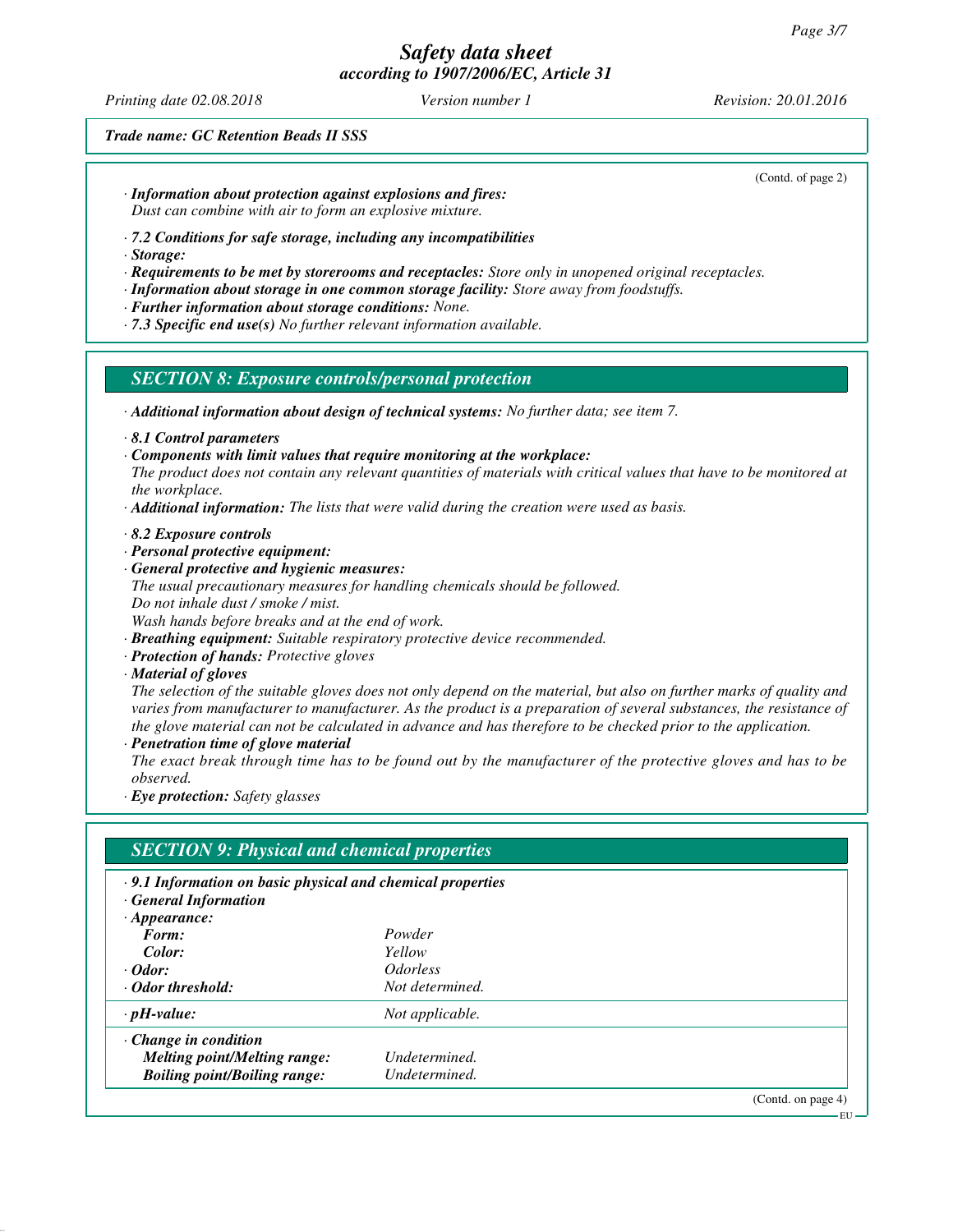*Printing date 02.08.2018 Version number 1 Revision: 20.01.2016*

*Trade name: GC Retention Beads II SSS*

|                                                            |                                               | (Contd. of page 3) |
|------------------------------------------------------------|-----------------------------------------------|--------------------|
| · Flash point:                                             | Not applicable.                               |                    |
| · Flammability (solid, gaseous):                           | Not determined.                               |                    |
| · Ignition temperature:                                    | Undetermined.                                 |                    |
| $\cdot$ Decomposition temperature:                         | Not determined.                               |                    |
| · Auto igniting:                                           | Product is not selfigniting.                  |                    |
| · Danger of explosion:                                     | Product does not present an explosion hazard. |                    |
| <b>Explosion limits:</b>                                   |                                               |                    |
| Lower:                                                     | Not determined.                               |                    |
| <b>Upper:</b>                                              | Not determined.                               |                    |
| · Vapor pressure:                                          | Not applicable.                               |                    |
| $\cdot$ Density at 20 $\degree$ C:                         | $1.84$ g/cm <sup>3</sup>                      |                    |
| · Relative density                                         | Not determined.                               |                    |
| · Vapor density                                            | Not applicable.                               |                    |
| $\cdot$ Evaporation rate                                   | Not applicable.                               |                    |
| · Solubility in / Miscibility with                         |                                               |                    |
| Water:                                                     | Insoluble.                                    |                    |
| · Partition coefficient (n-octanol/water): Not determined. |                                               |                    |
| · Viscosity:                                               |                                               |                    |
| Dynamic:                                                   | Not applicable.                               |                    |
| Kinematic:                                                 | Not applicable.                               |                    |
| · Solvent content:                                         |                                               |                    |
| Organic solvents:                                          | $0.0\%$                                       |                    |
| $\cdot$ 9.2 Other information                              | No further relevant information available.    |                    |

## *SECTION 10: Stability and reactivity*

*· 10.1 Reactivity No further relevant information available.*

- *· 10.2 Chemical stability*
- *· Thermal decomposition / conditions to be avoided: No decomposition if used according to specifications.*
- *· 10.3 Possibility of hazardous reactions No dangerous reactions known.*
- *· 10.4 Conditions to avoid No further relevant information available.*
- *· 10.5 Incompatible materials: No further relevant information available.*
- *· 10.6 Hazardous decomposition products: No dangerous decomposition products known.*

# *SECTION 11: Toxicological information*

*· 11.1 Information on toxicological effects*

- *· Acute toxicity: Based on available data, the classification criteria are not met.*
- *· LD/LC50 values that are relevant for classification: No further relevant information available.*
- *· Primary irritant effect:*
- *· on the skin: Based on available data, the classification criteria are not met.*
- *· on the eye: Based on available data, the classification criteria are not met.*
- *· Sensitization: Based on available data, the classification criteria are not met.*

(Contd. on page 5)

EU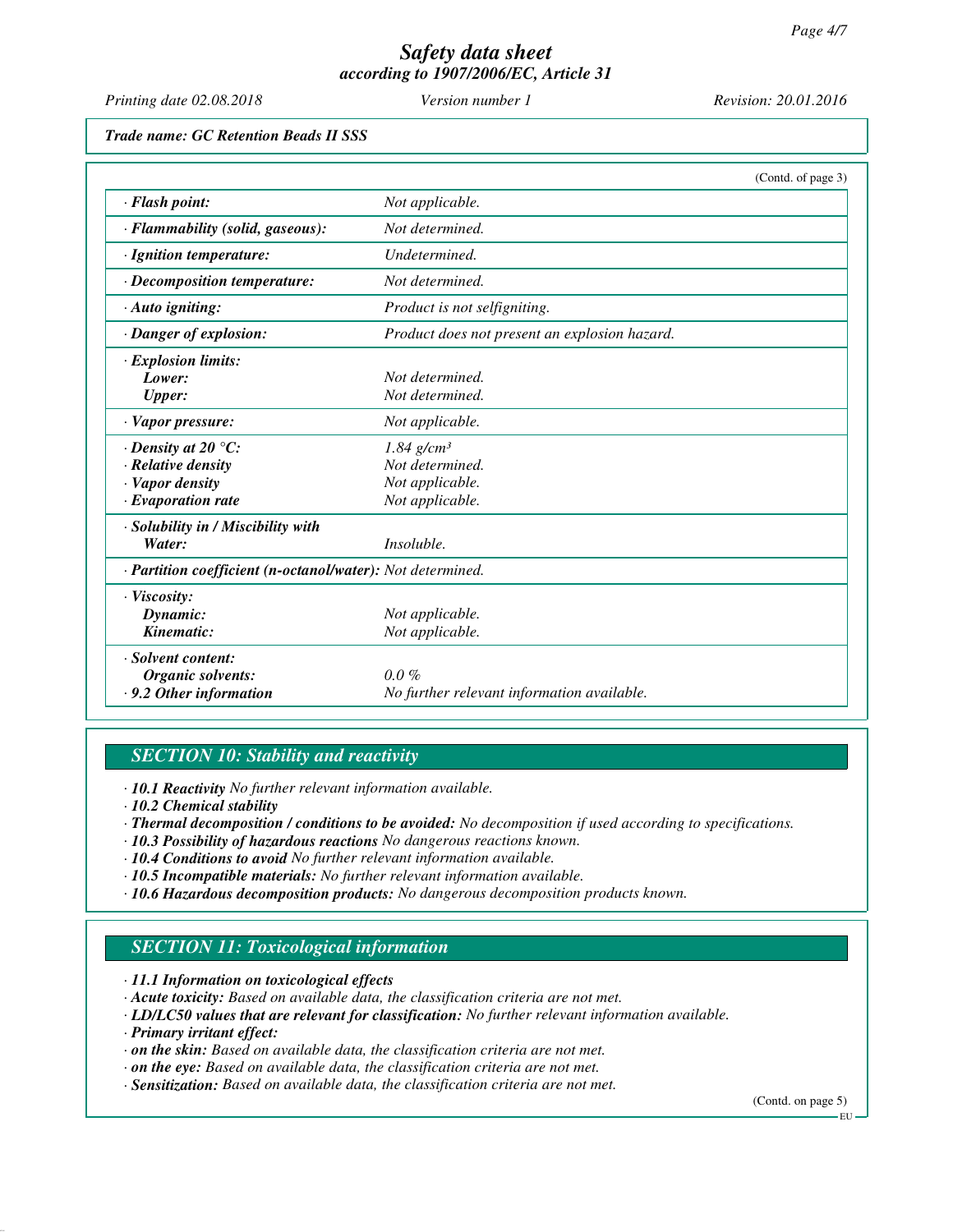*Printing date 02.08.2018 Version number 1 Revision: 20.01.2016*

(Contd. of page 4)

*Trade name: GC Retention Beads II SSS*

*· Additional toxicological information:*

*· OSHA-Ca (Occupational Safety & Health Administration)*

*None of the ingredients is listed.*

*· Repeated dose toxicity No further relevant information available.*

*· CMR effects (carcinogenity, mutagenicity and toxicity for reproduction)*

*No further relevant information available.*

*· Germ cell mutagenicity Based on available data, the classification criteria are not met.*

- *· Carcinogenicity Based on available data, the classification criteria are not met.*
- *· Reproductive toxicity Based on available data, the classification criteria are not met.*

*· STOT-single exposure Based on available data, the classification criteria are not met.*

*· STOT-repeated exposure Based on available data, the classification criteria are not met.*

*· Aspiration hazard Based on available data, the classification criteria are not met.*

## *SECTION 12: Ecological information*

#### *· 12.1 Toxicity*

*· Aquatic toxicity: No further relevant information available.*

- *· 12.2 Persistence and degradability No further relevant information available.*
- *· 12.3 Bioaccumulative potential No further relevant information available.*
- *· 12.4 Mobility in soil No further relevant information available.*
- *· Additional ecological information:*
- *· General notes: Generally not hazardous for water*
- *· 12.5 Results of PBT and vPvB assessment*
- *· PBT: Not applicable.*
- *· vPvB: Not applicable.*
- *· 12.6 Other adverse effects No further relevant information available.*

# *SECTION 13: Disposal considerations*

#### *· 13.1 Waste treatment methods*

| $\cdot$ European waste catalogue |                                                                                                          |  |
|----------------------------------|----------------------------------------------------------------------------------------------------------|--|
|                                  | 18 00 00   WASTES FROM HUMAN OR ANIMAL HEALTH CARE AND/OR RELATED RESEARCH (except                       |  |
|                                  | kitchen and restaurant wastes not arising from immediate health care)                                    |  |
|                                  | 18 01 00 wastes from natal care, diagnosis, treatment or prevention of disease in humans                 |  |
|                                  | 18 01 04 wastes whose collection and disposal is not subject to special requirements in order to prevent |  |
|                                  | $ $ infection (for example dressings, plaster casts, linen, disposable clothing, diapers)                |  |

*· Uncleaned packagings:*

*· Recommendation: Disposal must be made according to official regulations.*

# *SECTION 14: Transport information*

*· 14.1 UN-Number*

*· ADR, ADN, IMDG, IATA not regulated*

*· 14.2 UN proper shipping name*

*· ADR, ADN, IMDG, IATA not regulated*

(Contd. on page 6)

EU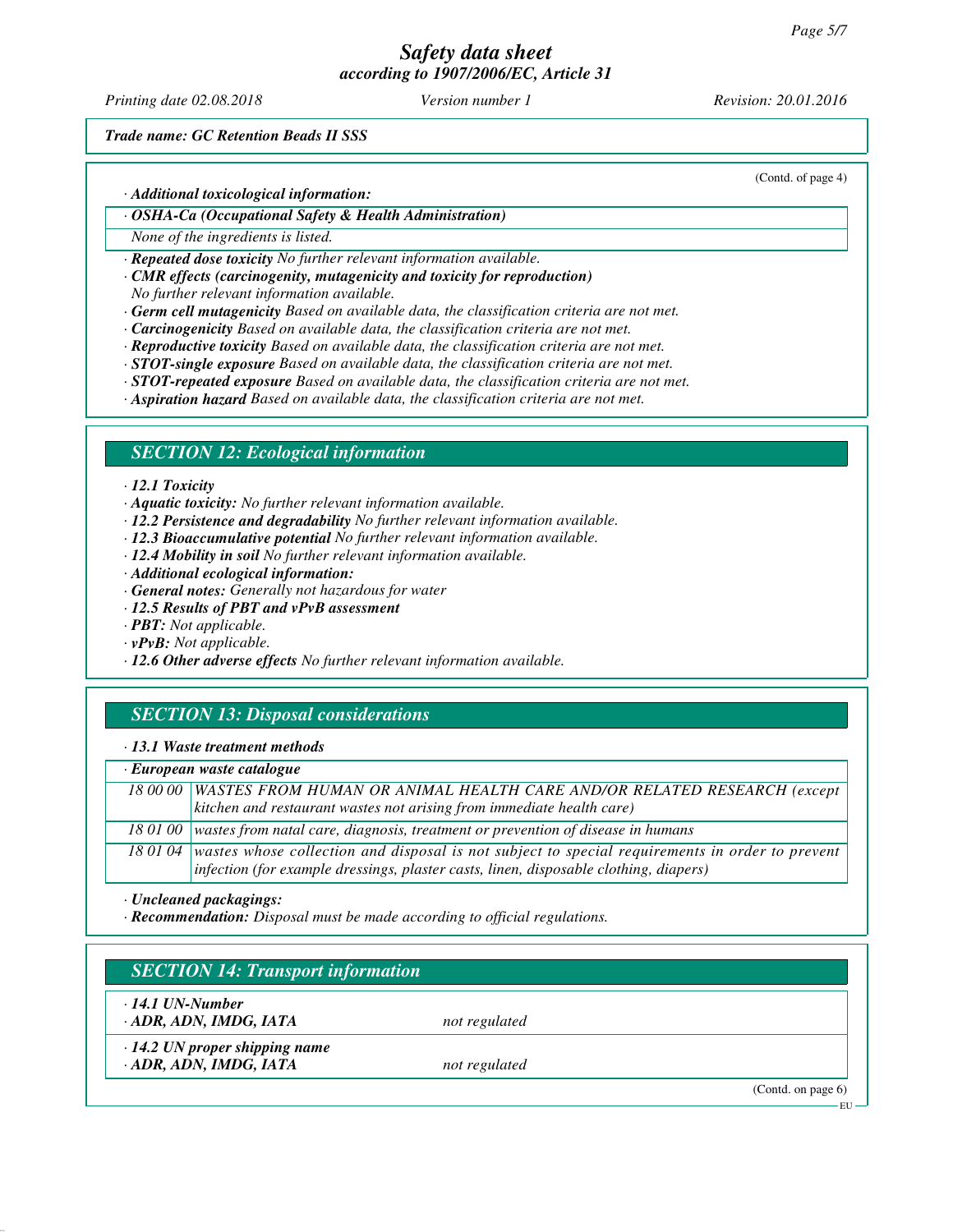*Printing date 02.08.2018 Version number 1 Revision: 20.01.2016*

*Trade name: GC Retention Beads II SSS*

|                                                                                                                   |                 | (Cond. of page 5) |
|-------------------------------------------------------------------------------------------------------------------|-----------------|-------------------|
| $\cdot$ 14.3 Transport hazard class(es)                                                                           |                 |                   |
| · ADR, ADN, IMDG, IATA<br>· Class                                                                                 | not regulated   |                   |
| · 14.4 Packing group<br>· ADR, IMDG, IATA                                                                         | not regulated   |                   |
| 14.5 Environmental hazards:<br>$\cdot$ Marine pollutant:                                                          | No              |                   |
| $\cdot$ 14.6 Special precautions for user                                                                         | Not applicable. |                   |
| $\cdot$ 14.7 Transport in bulk according to Annex II of<br><b>MARPOL73/78 and the IBC Code</b><br>Not applicable. |                 |                   |
| · UN "Model Regulation":                                                                                          | not regulated   |                   |

# *SECTION 15: Regulatory information*

*· 15.1 Safety, health and environmental regulations/legislation specific for the substance or mixture · Sara*

*· Section 355 (extremely hazardous substances):*

*None of the ingredient is listed.*

*· Section 313 (Specific toxic chemical listings):*

*94-36-0 Dibenzoyl peroxide*

*· Proposition 65*

*· Chemicals known to cause cancer:*

*13463-67-7 titanium dioxide*

*· Chemicals known to cause reproductive toxicity for females:*

*None of the ingredients is listed.*

*· Chemicals known to cause reproductive toxicity for males:*

*None of the ingredients is listed.*

*· Chemicals known to cause developmental toxicity:*

*None of the ingredients is listed.*

*· Carcinogenic categories*

*· EPA (Environmental Protection Agency)*

*None of the ingredients is listed.*

*· TLV (Threshold Limit Value established by ACGIH)*

*94-36-0 Dibenzoyl peroxide A4*

*13463-67-7 titanium dioxide A4*

*1309-37-1 Iron(III)oxide A4*

*· MAK (German Maximum Workplace Concentration)*

*13463-67-7 titanium dioxide 3A*

*· NIOSH-Ca (National Institute for Occupational Safety and Health)*

*13463-67-7 titanium dioxide*

(Contd. on page 7)

EU